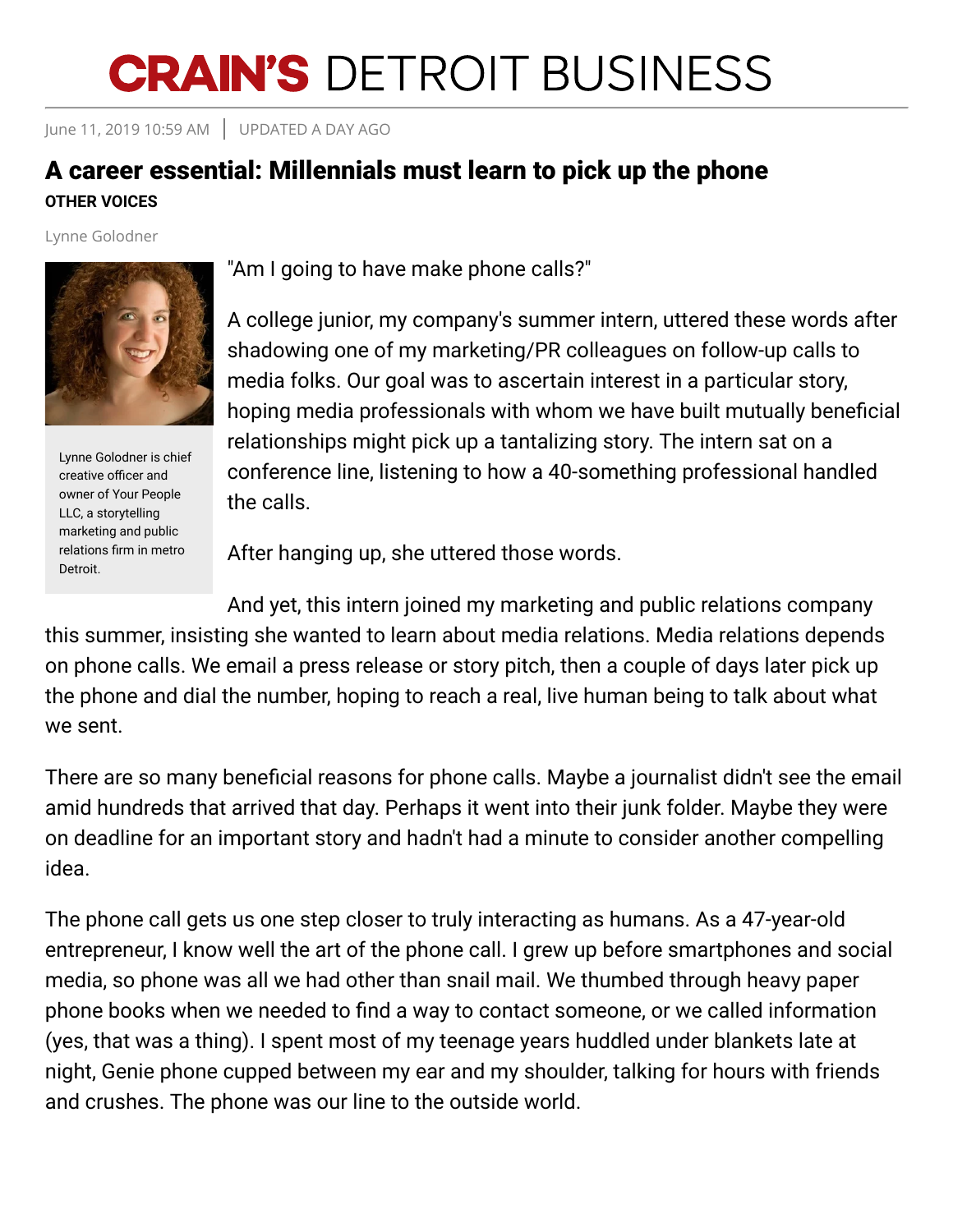The summer I was 20, I interned at a local daily newspaper. My editor asked me to write obituaries. I was instructed to scan the faxes from local funeral homes and determine which recently deceased residents were the most interesting. Then, I had to call their families and interview them about their loved one.

At 20, I found it horrifying to have to intrude on a mourning family in their time of sadness. Today, I see how beautiful an honor it would be. But back then, I was nervous to do it, and yet my editor asked me to, so I did what was asked of me. As my hand shook, I picked up the phone, dialed the number, and in a soft voice explained why I was calling.

No one ever hung up on me. They were always touched, in fact, that I took such an interest in their family member. I gathered great stories from daring to make the call, even if it intimidated me to do so.

Our intern is a smart young woman. She's tenacious and kind, eager to learn, albeit reserved. And yet, that's not the reason the phone calling intimidates her. I've had other millennials work for me, and they all exhibit the same trepidation when asked to make phone calls  $$ even those with extroverted, boisterous personalities.

Contemplating why this prospect paralyzed yet another young employee, I finally realized it's because today's twentysomethings are not comfortable on the phone. They never use it. They date by Snapchat and text, connect with friends over Instagram. Their homework happens online. They video-chat with best friends, but no one talks on the phone.

When I was a teen, I spent late nights huddled under the blankets, ear resting on the genie phone in my bedroom. Be it a boyfriend or a best friend, I talked late into the night to connect with my crew.

As the mother of four teenagers, I see the same behavior — except voice-to-voice conversations are rare. My kids are up as late as I was in the same stage, except it's their fingers doing the talking.

As a professional, I can't imagine how college students are going to immerse in the careers they aspire to if they can't get comfortable calling someone. Yes, it can be intimidating to speak to a stranger, but paralyzing? We are doing the next generation a disservice by allowing them to avoid the very human interactions that are necessary to grow a business, succeed in partnerships, and collaborate on important projects.

Human-to-human interaction  $-$  whether in person or over the phone  $-$  must happen if we want to remain a thriving economy. Research reveals over and over again how important it is